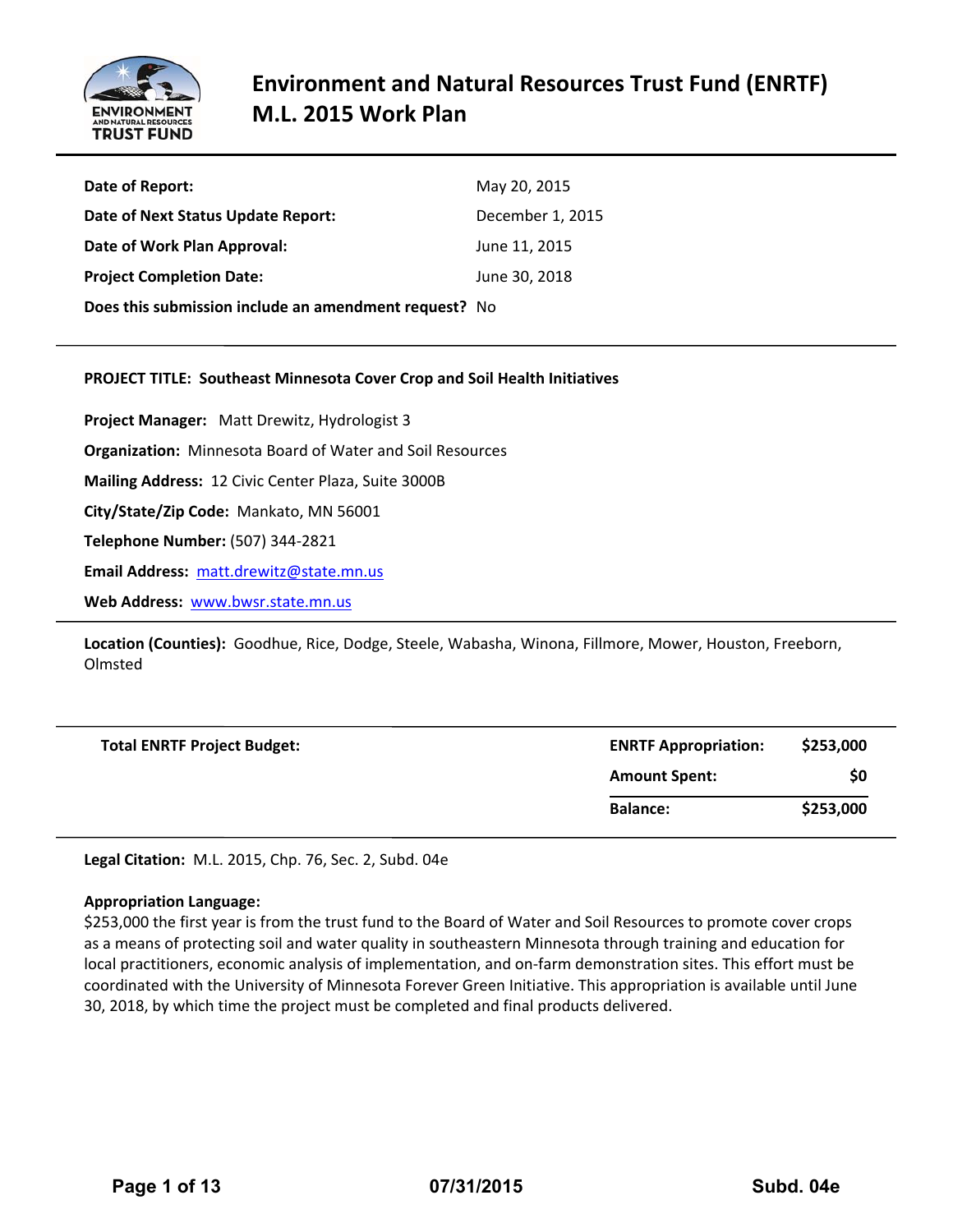**I. PROJECT TITLE:** Southeast Minnesota Cover Crop and Soil Health Initiatives

# **II. PROJECT STATEMENT:**

**Overall Project Goal:** This project aims to accelerate the adoption of cover crops in agricultural cropping systems in Southeastern Minnesota to reduce pollution runoff and sedimentation, improve water quality, and improve soil health. The three primary objectives of this project are outlined below:

- 1. **Providing technical training, education, and outreach:**  BWSR, the University of Minnesota Forever Green Initiative, the University of Minnesota Extension, Natural Resource Conservation Service (NRCS), and the Southeast Minnesota Technical Service Area 7 Joint Powers Board staff will lead 6 workshops and 9 field days on cover crop management techniques and other soil health best management practices. In addition, this project will take approximately 400 soil tests at targeted demonstration sites to gauge and measure soil health. To demonstrate the effectiveness of cover crops in reducing soil erosion and runoff, a small rainfall simulator will be utilized for the on-farm demonstrations. This project component is important because training and education efforts have been limited in Minnesota and this effort will accelerate those efforts in Southeastern Minnesota, which is a region of the state where cover crops are greatly needed and can have significant positive environmental impacts.
- 2. **Conducting and disseminating a cover crop economic study for Southeastern Minnesota:** The lack of comprehensive economic data on cover crops is a road block to implementation. A cost benefit analysis will be conducted by Dr. William Lazarus with the University of Minnesota, Department of Applied Economics, to help farmers make informed choices about cover crop adoption and management. This work is one of the priority first steps that are needed to increase the adoption of cover crops in Southeastern Minnesota.
- 3. **Cover Crop Demonstration Sites:** This project will establish approximately 700 acres of cover crop demonstration projects on the ground to demonstrate the effectiveness of reducing soil erosion and runoff, improving water quality, improving the health of the soil, and providing secondary benefits of increased wildlife habitat. Demonstrating that cover crops can be successfully integrated into row crop agriculture is a crucial step towards increased adoption. This is especially critical in this project's target area in Southeastern Minnesota, which has a diverse landscape that is prone to soil erosion and pollution runoff from agricultural fields. This project will demonstrate cover crop methods in a variety of different landscapes and agricultural systems to maximize the education opportunities for this project. In addition, this project will enhance and leverage Federal United States Department of Agriculture‐Environmental Quality Incentive Program funds to farmers to help increase the adoption of cover crops in the region.

**Cover Crop Definition:** Cover crops are plants seeded into agricultural fields, either within or outside of the regular growing season, with the primary purpose of improving or maintaining ecosystem quality.

**Project Importance:** Southeastern Minnesota is a unique and sensitive landscape that is prone to soil erosion from production agricultural practices. With over 1.3 million acres of highly erodible and vulnerable soils out of 2.7 million total cropland acres in the target area of this project, Southeast Minnesota is a prime geographic area for accelerating cover crop adoption to realize positive environmental outcomes. Environmental and on-farm benefits of cover crops include: reduced soil erosion and nutrient runoff, improved nutrient cycling and reduced fertilizer costs, reduced sedimentation and improved water quality, and increased soil organic matter and water holding capacity. The region's vulnerability was exemplified in 2013, and again in 2014, with intense storm events and flooding which resulted in catastrophic soil loss. Cover crops and other soil health activities minimize the damage from intense rainfall events by protecting the soil surface, increasing infiltration rates and total water holding capacity, and creating a more resilient system. Cover crops are also an important practice to

2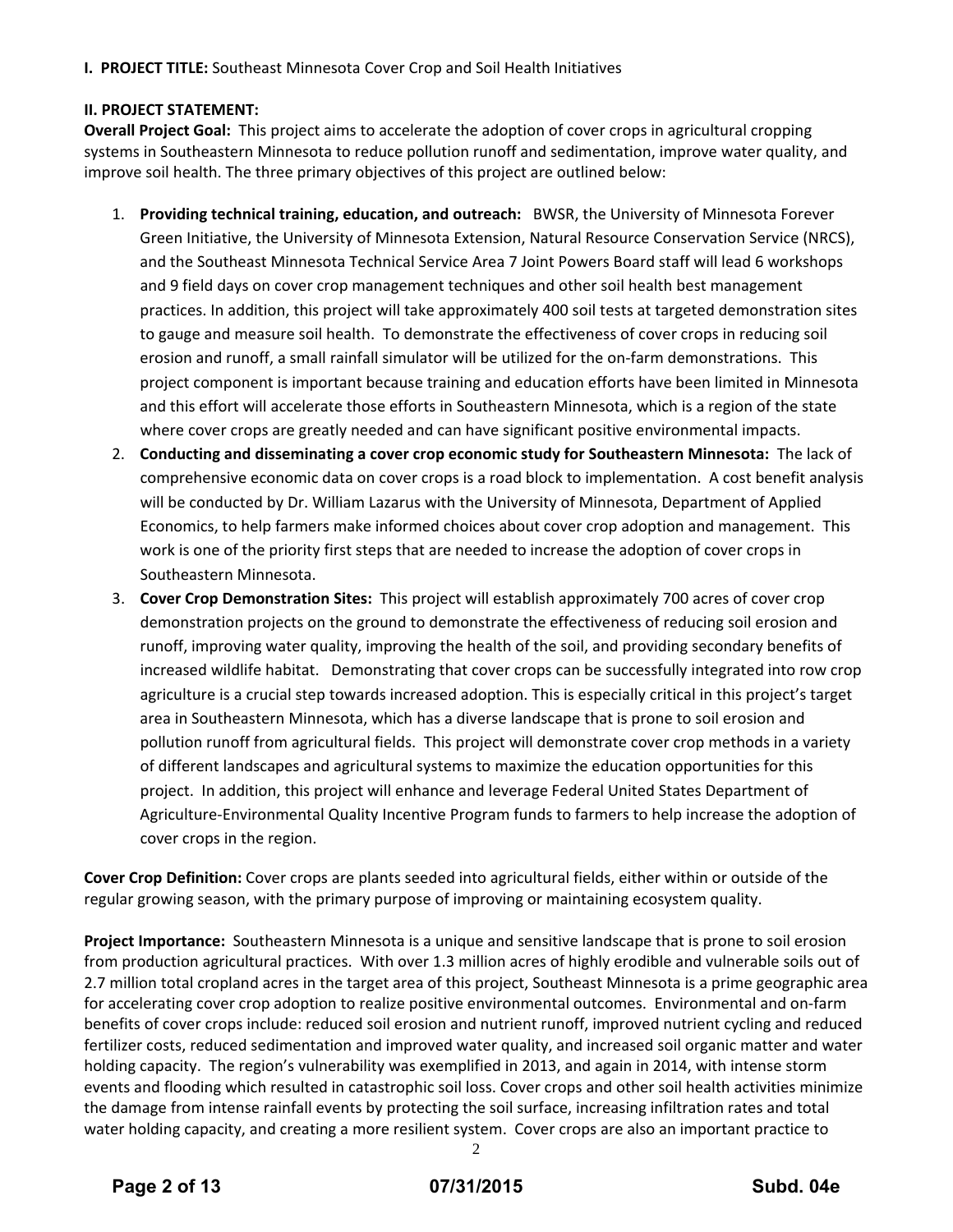reduce nutrient loss as identified in MPCA's MN Nitrogen in Surface Water Report and will assist the state in achieving a 20% nitrogen reduction goal.

**Leveraging BWSR Clean Water Fund Goals:** Current funding for cover crops with Clean Water Funds provides on‐the ground technical assistance to farmers planting cover crops (Clean Water Fund Accelerated Implementation Grants via the Board of Water and Soil Resources) and applied cover crop research (Minnesota Department of Agriculture). Of note, neither of these efforts funded with the Clean Water Fund address cover crop education and outreach, which is the focus of this project. Specifically, the Board of Water and Soil Resources Clean Water Fund grant to the Southeast Minnesota Technical Service Area 7 Joint Powers Board provides for a Soil Health Technician, Dean Thomas, who will be instrumental in selecting and assisting farmers in establishing demonstration sites (Activity 3) for this project. Dean has many years of experience working with landowners in Southeastern Minnesota and his work, along with our other project partners, will be critical to the success of this project.

**Measurability:** Board of Water and Soil Resources will work with our partners to track and quantify the following through the course of the project through the following methods:

- **Environmental Outcomes:** Board of Water and Soil Resources staff will work with Southeast Minnesota Technical Service Area 7 to determine the soil and phosphorus reduction outcomes for each specific demonstration site.
- **Soil Health Measurements:** An integrated approach is used to test chemical and biological components of the soil. The soil testing methodology used in this project measures soil biology and its role in nutrient cycling. By utilizing a holistic testing approach, we will quantify the wide‐ranging benefits soil health benefits of cover crops. Measured parameters include soil phosphorus, nitrogen, potassium, soil organic phosphorus and organic nitrogen, microbial activity, water extractable carbon, and the carbon to nitrogen ratio.
- **Economic Study and Barriers:** The National Wildlife Federation's *Roadmap to Increased Cover Crop Adoption* publication identifies the lack of economic analysis on cover crops as a barrier to implementation. Farmers make agronomic decisions based partly on cost/benefit analysis. Without cover crop‐specific cost/benefit data, producers cannot make an informed decision on integrating cover crops into their crop rotation. Dr. Lazarus and a graduate student will collect detailed information from participating farmers and input the data into an economic model. Data collected includes agronomic practices, labor and equipment costs, fuel and chemical costs, forage and cash crop yields, etc.
- **Social Measures:** The Board of Water and Soil Resources will utilize our Training Coordinator staff person, in conjunction with the University of Minnesota Extension, to thoroughly evaluate the 6 workshops and 9 field days for their effectiveness. The feedback from the participants, especially the farmers in the region, will be important in improving how we as a State approach cover crops and soil health issues. Additionally, the Board of Water and Soil Resources is tentatively planning to contribute additional match to this project (match funds beyond our initial proposal) to quantify specific social indicators related to individual, regional, and organizational, and programmatic levels.

#### **III. OVERALL PROJECT STATUS UPDATES:**

**Project Status as of December 1, 2015:**

**Project Status as of June 1, 2016**:

**Project Status as of December 1, 2016:**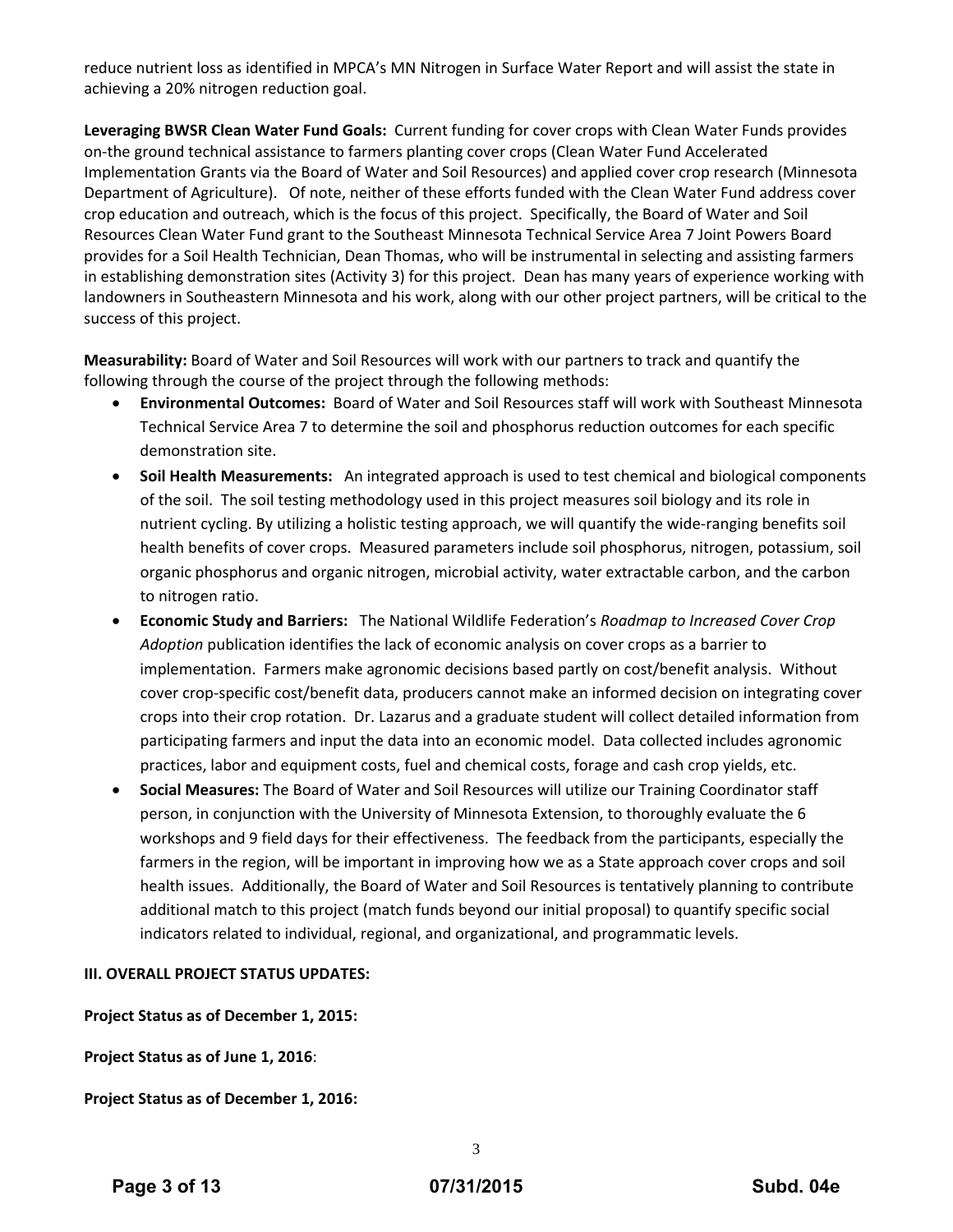# **Project Status as of June 1, 2017:**

# **Project Status as of December 1, 2017:**

# **Overall Project Outcomes and Results August 1, 2018:**

# **IV. PROJECT ACTIVITIES AND OUTCOMES:**

#### **ACTIVITY 1: Training, Education, & Outreach on Cover Crop Methods & Techniques**

**Description:** This activity provides training to local practitioners on new cover crop methods and innovative techniques to enhance soil health within agricultural systems in southeastern Minnesota through six (6) practitioner workshops and nine (9) field days at targeted demonstration sites. In addition, site specific soil sampling to measure soil health will be conducted at field demonstration sites. Lastly, a portable rain fall simulator will be used to demonstrate the effectiveness of cover crops in reducing soil erosion and runoff.

**Workshops and Field Days:** The University of Minnesota Extension, Southeast Minnesota Technical Service Area 7, and NRCS staff, and the Board of Water and Soil Resources will be the primary leaders of these educational events. Jill Sackett, University of Minnesota Extension Cover Crop Expert, will be lead staff person in organizing, promoting, and facilitating the workshops and field days. Dean Thomas, Soil Health Technician with the Southeast Minnesota Technical Service Area 7 will also be assisting Jill Sackett as well. The 6 workshops will take place during the winter time and will be focused on providing technical information to practitioners in Southeastern Minnesota. The 9 field days taking place at the demonstration sites will facilitate the discussion of cover crop benefits, establishment success, species selection, establishment and termination logistics, on‐farm benefits to producers and benefits to soil health and water quality. It is anticipated that approximately 40 people will attend each workshop and that 30 people will attend individual field days for a total of approximately 510 individuals being trained through this project. The skills and knowledge shared at these workshops and field days has potential to impact SE Minnesota's nearly 2.7 million acres of land devoted to row crop production. Also, field days will inform farmers on the benefits of cover crops, opportunities and challenges associated with them, and the benefits of enhancing soil health over time.

**Educational Materials:** The University of Minnesota Extension, with cooperation with the project partners, will develop and disseminate educational materials for this project. Those materials will be made available in electronic format on the web, as well as in printed form at the educational events described above.

**Soil Test:** BWSR will work with the project partners to undertake Soils tests at the landowner demonstration sites and potentially at other long term sites that have been established already in the region. The tests look at both the nutrient content (ex. nitrogen, phosphorus, potassium, and micronutrients) as well as the living microbial components. This comprehensive test provides the best single metric for measuring soil health. Megan Lennon, State Soil Scientist with BWSR, will coordinate this element of the project. It is anticipated that 400 soil tests at \$50 per test will be analyzed for this project in testing the 700 acres of cover crops being demonstrated through this project.

**Portable Rainfall Simulator:** To assist with the field day demonstrations, this project will utilized a portable rainfall simulator to show the benefits of cover crops in reducing soil erosion, sheet water runoff, and increased water infiltration capacity. Most rain fall simulators are large, bulky, and very expensive. This rainfall simulator is relative small, more economical, and can be set up quickly and easily in variety of terrains. This simulator will be used at the 9 field days and potentially at other soil health and cover crops events in southeast Minnesota. Dean Thomas, Soil Health Technician with the SE MN Technical Joint Power Board, will work with USDA Natural Resource Conservation Service and Minnesota Department of Agriculture staff in utilizing this rainfall simulator in the field.

4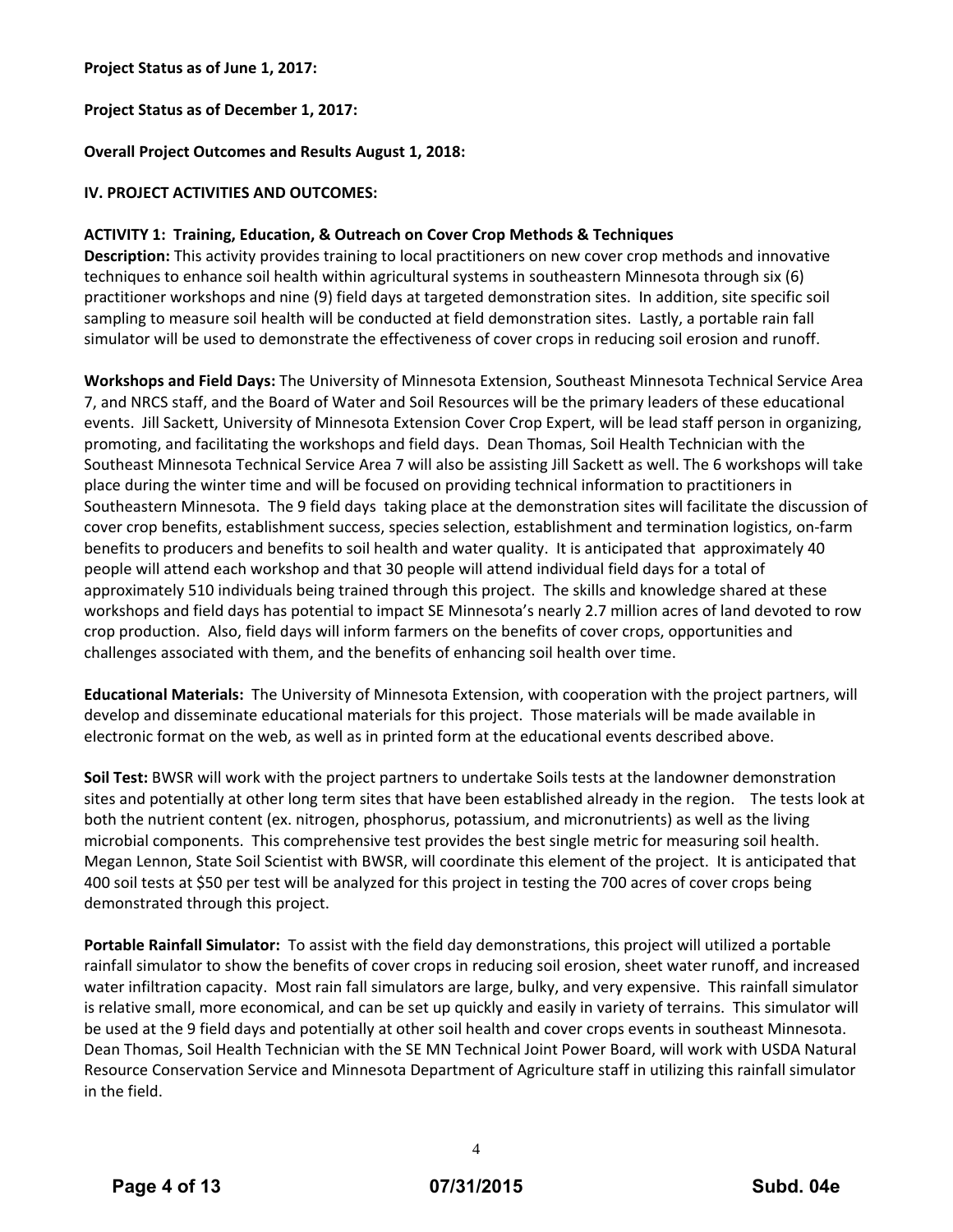| <b>ENRTF Budget:</b> | \$110,000 |
|----------------------|-----------|
| <b>Amount Spent:</b> | S 0       |

| unt Spent: | ง บ |
|------------|-----|
|            | .   |

| <b>Balance:</b>                                                                                                | \$110,000              |
|----------------------------------------------------------------------------------------------------------------|------------------------|
| Outcome                                                                                                        | <b>Completion Date</b> |
| 1. Develop website and post educational materials                                                              | Spring 2016            |
| 2. Provide training to local SWCDs, USDA-NRCS, crop consultants and local agronomist<br>staff in 2015 and 2016 | Summer 2016            |
| 3. Develop educational materials focusing in on the unique Southeast Minnesota<br>landscape                    | Summer 2017            |
| 4. Conduct soil tests and analysis to measure soil health benefits                                             | Fall 2017              |
| 5. Conduct 9 field days and 6 winter workshops in 2015-2017 for farmers focusing on<br>cover crops/soil health | <b>Fall 2017</b>       |

# **Activity Status as of December 1, 2015:**

**Activity Status as of June 1, 2016**:

**Activity Status as of December 1, 2016:**

**Activity Status as of June 1, 2017:**

**Activity Status as of December 1, 2017:**

**Final Report Summary August 1, 2018:**

# **ACTIVITY 2: Cover Crop Economic Study for Southeastern Minnesota**

**Description:** Dr. William Lazarus with the Department of Applied Economics at the University of Minnesota, and one graduate student will be working to develop a cost/benefit study will quantify the direct, indirect and opportunity costs associated with cover crop adoption.

# **Identified Need for this Economic Analysis:**

The need for this activity was identified as a top priority in 2012 within the document *Roadmap to Increased Cover Crop Adoption*, which was published by the National Wildlife Federation. This document was a product of a consortium of experts in the Upper Midwest that identified critical policy, research, social, and technological needs to increase cover crop adoption. This project component is important in realizing this unmet need and will provide a valuable resource in analyzing the economics of cover crops for this region of Minnesota. Dr. Lazarus will identify and quantify specific costs and benefits and related information that may drive farmer's economic decisions to establish cover crops.

Some of the information that would be useful in a cost/benefit budget may be things that the producers themselves would know and have readily available during interviews. Other things may need to be estimated indirectly based on what is known generally about the specific farm situation. One example of the latter might be the impact of the cover crop on soil erosion, which could be estimated via the RUSLE2 software and the soil mapping unit, slope, and crop rotation on the specific field.

The following is a list of items that could be included in questionnaires for the producers, and/or estimated indirectly:

- Farming system (row crops, grazing, livestock operations, canning crops),
- Previous main crop where the cover crop was/will be seeded, and timing of main crop harvest,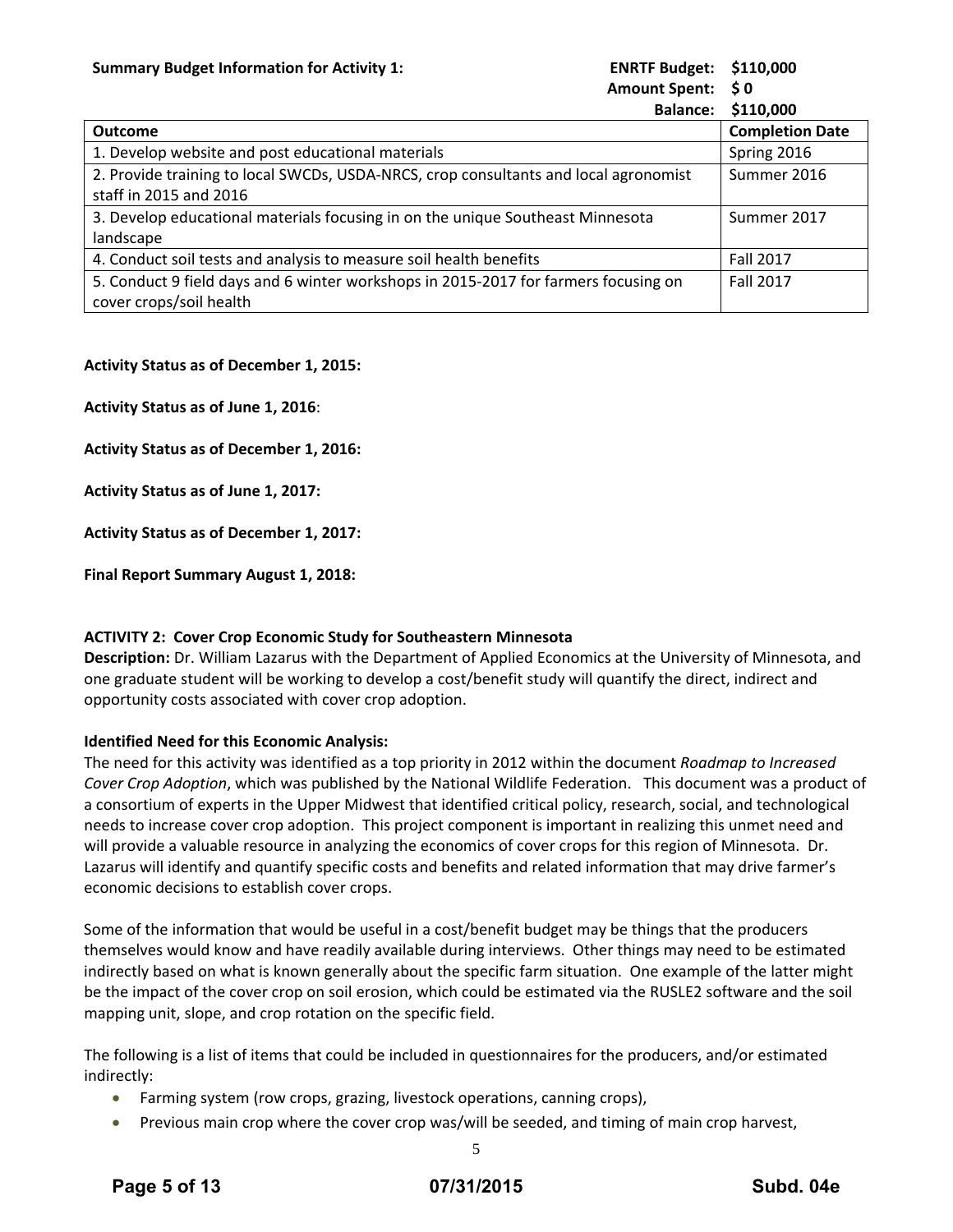- Cover crop species seeded (one species or mixture),
- Cover crop establishment method, seeding rates, equipment and labor required, and timing of cover crop seeding,
- Costs per unit for seed, equipment, labor, and any other inputs involved,
- Success of the cover crop establishment (how to define success, and in particular, how much growth is associated with how much nitrogen sequestration, erosion mitigation, and other benefits),
	- o Completely successful
	- o Partially successful
	- o Total failure
- Equipment, labor, chemicals, and any other inputs required for cover crop termination, and timing of cover crop termination,
- **•** Forage harvested from the cover crop, yield/acre,
	- o Utilization of the harvested cover crop
	- o Value of the forage harvested, \$/ton
	- o Harvesting cost, \$/acre
- Main crop planted following the cover crop, and impact on yield of the following main crop,
- Impact on soil erosion possibly estimate via RUSLE2 for specific situations,
- Impact on soil organic carbon (Dr. John Baker, University of Minnesota, says this has been documented under a kura clover living mulch in pecan orchards, but seems doubtful about winter annual cover crops in Minnesota.)

**Identifying Barriers to Adoption of Cover Crops:** Barriers to adopting cover crops are directly related to economic constraints and uncertainties. Dr. Lazarus will be interviewing farmers in the region to quantify those barriers to adoption cover crops and determine what solutions from and economic standpoint are needed to increase adoption rates. Comprehensive economic data on cover crops is a well‐known information gap and a barrier to cover crop adoption and this project's goal is to help quantify and disseminate this information to practitioners in this region. Conducting a comprehensive economic analysis and disseminating the economic outcomes helps market cover crop practices and accelerates adoption by farmers. An assigned graduate student and Dr. Lazarus in the Department of Applied Economics at the University of Minnesota will collect data on farms participating in the implementation and demonstration project component of this project.

**Tool for Farmers and Practitioners:** The educational materials and tools developed from this project will be disseminated through efforts in Activity 1, as well as through other modes of outreach through the University of Minnesota Extension Service.

| <b>Summary Budget Information for Activity 2:</b> |  |
|---------------------------------------------------|--|
|---------------------------------------------------|--|

**ENRTF** Budget: \$43,000 **Amount Spent: \$ 0 Balance: \$43,000**

| <b>Outcome</b>                                 | <b>Completion Date</b> |
|------------------------------------------------|------------------------|
| 1. Data gathering - field season one           | Summer 2016            |
| 2. Data gathering – field season two           | Summer 2017            |
| 3. DRAFT economic report developed             | <b>Fall 2017</b>       |
| 4. Economic report finalized and dissemination | Spring 2018            |

#### **Activity Status as of December 1, 2015:**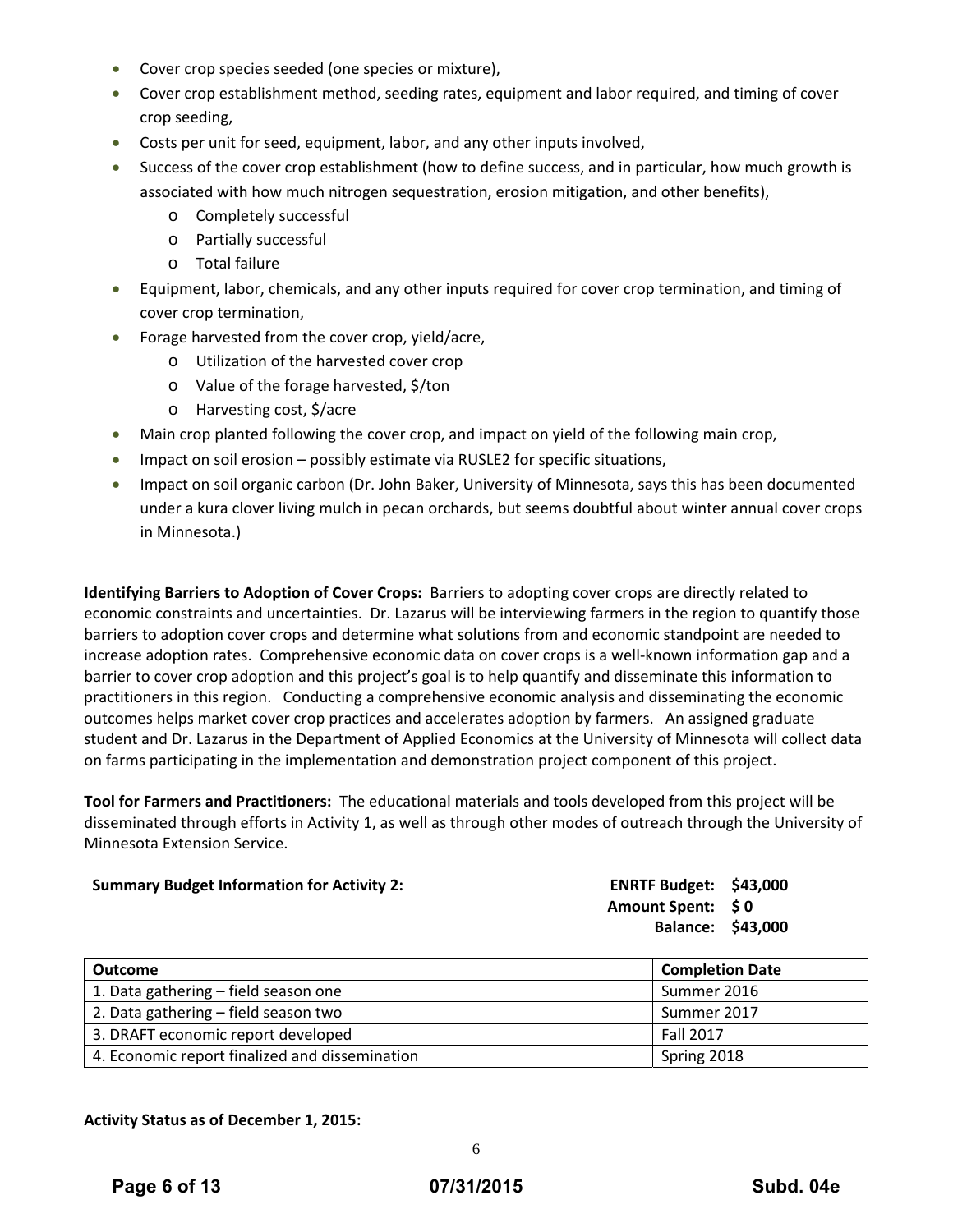**Activity Status as of June 1, 2016**:

**Activity Status as of December 1, 2016:**

**Activity Status as of June 1, 2017:**

**Activity Status as of December 1, 2017:**

**Final Report Summary August 1, 2018:**

# **ACTIVITY 3: Cover Crop Implementation Projects**

**Description:** Southeast Minnesota Technical Service Area (TSA) 7 Joint Powers Board staff, in cooperation with local SWCD and NRCS staff, will identify innovative farmers interested in working cover crops into their existing crop rotation. The goal is to work with approximately 10 different sites throughout the target area for establishing demonstration sites. Demonstration sites will be established in fall of 2015, fall of 2016 and fall of 2017 for a total of approximately 700 acres.

**Demonstration Sites:** Site selection will target erosion‐prone soils (sloped fields and/or rotations leaving little vegetative cover). Depending on the farmer's resource concern and needs, pilot plots will range in size and utilize tailored species mixes that include legumes, grasses, brassicas, and other appropriate plant species. Cover crop plants are typically in place on the landscape for short time windows before, during, or after the growing season and native seed mixes used with other types of conservation practices would not be appropriate for cover crop establishment. Farmer cooperators will be given financial incentive payments to implement these practices. Focus will be put on sites with a high risk of soil erosion, high potential for ground water impacts, and fields that are highly visible to the public. Use of existing inventories and geographic information system (GIS) data will be used to prioritize practices and target specific landowners and landscapes that will provide environmental benefits and to meet the full objective of this project.

**Project Match ‐ Soil Health Technician:** Dean Thomas, staff with Southeast Minnesota Technical Service Area (TSA) 7 Joint Powers Board, will provide technical support for this project for Activity 3 directly and also will provide technical services for Activity 1 as well. Dean's position is funded for four (4) years with Clean Water Funds from a Board of Water and Soil Resources Accelerated Implementation competitive grant (\$250,000). Without Deans' position in place, this project as a whole would be very difficult to implement. No LCCMR funds will be used to fund Dean's position or any administrative costs associated with Activity 3.

**Landowner Contracts:** Payments to landowners will be based on current United States Department of Agriculture‐Natural Resources Conservation Service rates for cover crop practices. Southeast Minnesota Technical Service Area (TSA) 7 Joint Powers Board will be responsible for these contracts and will follow established Board of Water and Soil Resources protocols for land owner contracts, operation and maintenance, record keeping, and grant administration.

This project will leverage existing regional Farmer Councils to facilitate development of cover crop mentors. Mentors are producers with experience in successfully using cover crops. Mentors are a peer‐to‐peer resource and provide guidance on local resource concerns, seeding rates and dates, planting strategies, successful termination and pest control.

| <b>Summary Budget Information for Activity 3:</b>         | <b>ENRTF Budget: \$100,000</b> |
|-----------------------------------------------------------|--------------------------------|
|                                                           | Amount Spent: \$0              |
|                                                           | Balance: \$100,000             |
| <b>Outcome</b>                                            | <b>Completion Date</b>         |
| 1. Establish cover crop mentors in strategic watersheds   | Fall 2015                      |
| 2. Targeted projects identified and implementation begins | Fall 2015                      |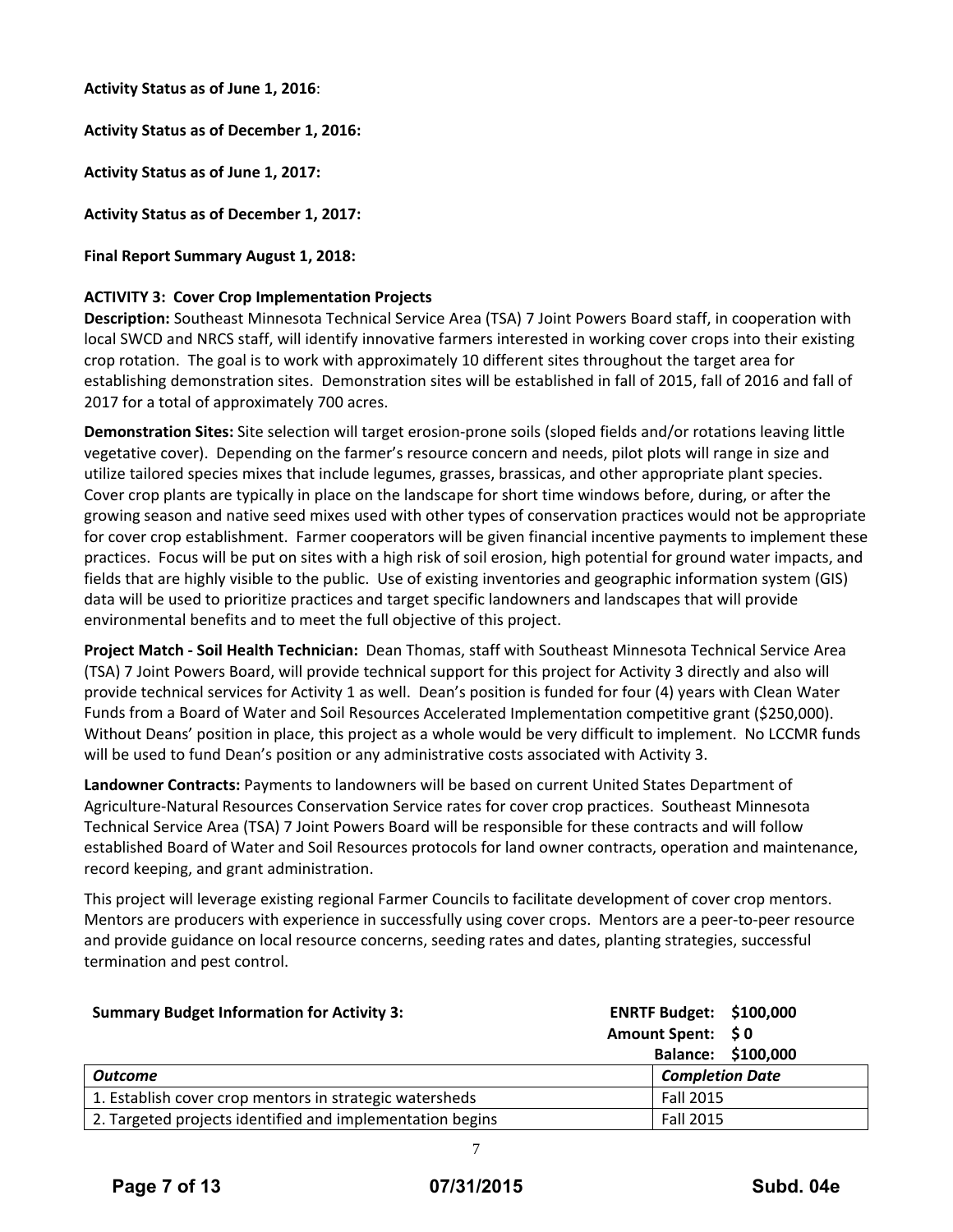**Activity Status as of December 1, 2015:**

**Activity Status as of June 1, 2016**:

**Activity Status as of December 1, 2016:**

**Activity Status as of June 1, 2017:**

**Activity Status as of December 1, 2017:**

**Final Report Summary August 1, 2018:**

#### **V. DISSEMINATION:**

**Description:** This project will be working with U of M Extension staff (Activity 1) to help facilitate the majority of the dissemination of project results and education and outreach to conservation practitioners, farmers, and agricultural industry representatives. One‐on‐one exposure of cover crop techniques through field days and training events will be one of the primary methods of dissemination of information. BWSR will leverage the knowledge and time of our Training Coordinator and our Communications Director to ensure that information about this project is disseminated effectively and that we are connecting with our target audiences. These BWSR staff will help with dissemination via social media and technical forms of communication. BWSR will also work with the U of M Applied Economics Department staff (Activity 2) to provide training on the results of the economic analysis and any tools developed from this activity.

**Status as of December 1, 2015:**

**Status as of June 1, 2016**:

**Status as of December 1, 2016:**

**Status as of June 1, 2017:**

**Status as of December 1, 2017:**

**Final Report Summary August 1, 2018:**

#### **VI. PROJECT BUDGET SUMMARY:**

#### **A. ENRTF Budget Overview:**

| <b>Budget Category</b>                              | \$ Amount | <b>Overview Explanation</b>                |  |  |  |
|-----------------------------------------------------|-----------|--------------------------------------------|--|--|--|
| Personnel:                                          | S O       |                                            |  |  |  |
| Professional/Technical/Service Contracts: \$223,000 |           | Three Contracts: U of M Extension, U of M  |  |  |  |
|                                                     |           | Applied Economics, and the SE MN Technical |  |  |  |
|                                                     |           | Joint Powers Board                         |  |  |  |
| Equipment/Tools/Supplies:                           | 20,000    | Soil test analysis                         |  |  |  |
| Capital Expenditures over \$5,000:                  | 10,000    | Purchase portable rain fall simulator      |  |  |  |
| TOTAL ENRTF BUDGET: \$253,000                       |           |                                            |  |  |  |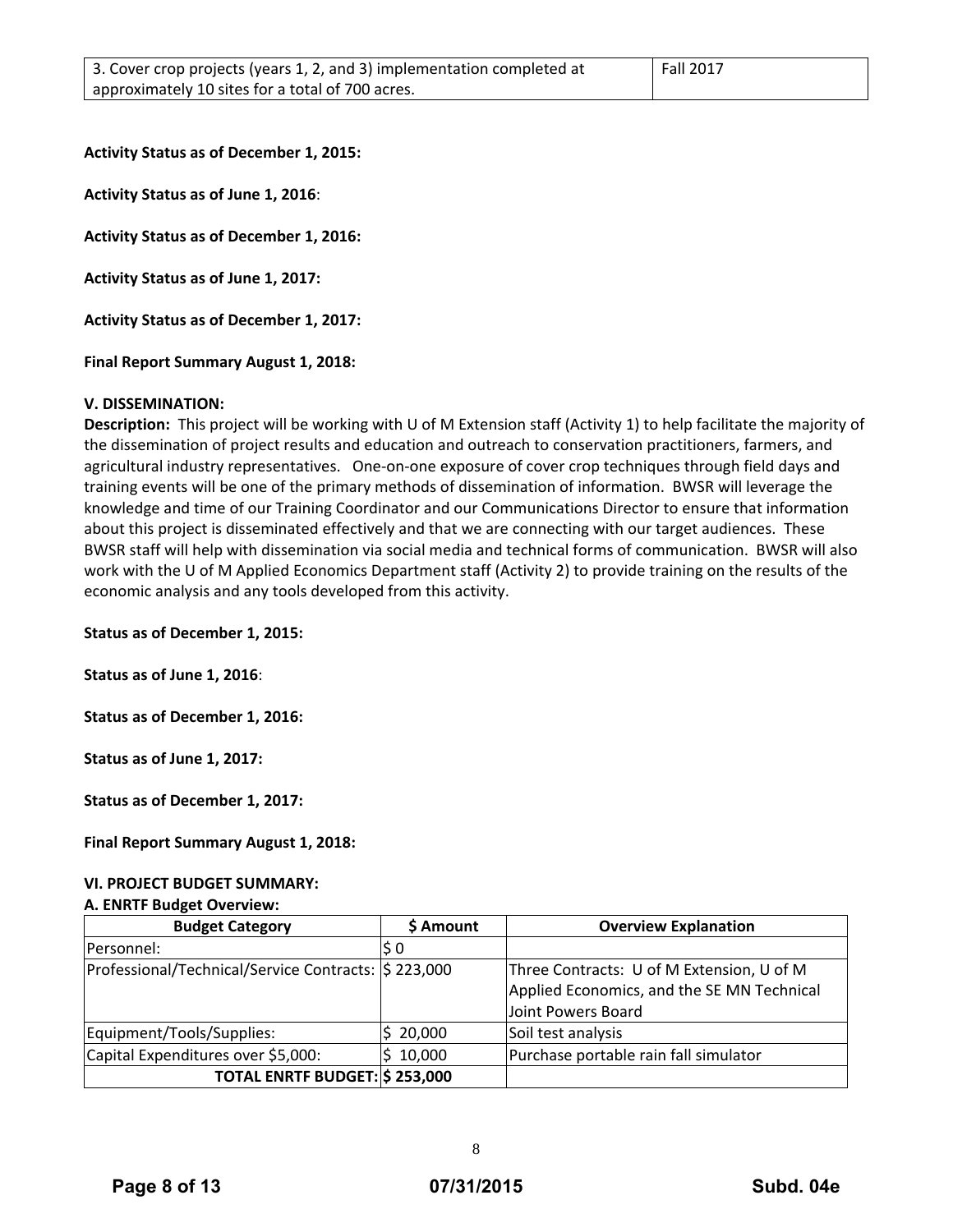**Explanation of Use of Classified Staff:** No BWSR staff will be paid with this appropriation. BWSR staff services will be in‐kind.

**Explanation of Capital Expenditures Greater Than \$5,000:** Portable rainfall simulators are teaching tool used at field days, workshops and other education and outreach events. The rainfall simulators demonstrate the differences in soil erosion across different cropping systems and management techniques. For the purposes of this project, the rainfall simulator will demonstrate in real time the soil quality benefits of cover crops. The rainfall simulator will be used at all 9 demonstration site events and 6 workshops. After this project is completed, the University Extension and BWSR will continue to use the simulator in education and outreach events.

**Number of Full‐time Equivalents (FTE) Directly Funded with this ENRTF Appropriation:** None.

**Number of Full‐time Equivalents (FTE) Estimated to Be Funded through Contracts with this ENRTF Appropriation:** Jill Sackett .1 FTE, Department of Applied Economics graduate student .37 FTE each year for 2 years.

# **B. Other Funds:**

|                                                             | \$ Amount<br>\$ Amount |       |                                                                                                                                                                                                                                                                                                                                                                                                                                                              |  |  |  |
|-------------------------------------------------------------|------------------------|-------|--------------------------------------------------------------------------------------------------------------------------------------------------------------------------------------------------------------------------------------------------------------------------------------------------------------------------------------------------------------------------------------------------------------------------------------------------------------|--|--|--|
| <b>Source of Funds</b>                                      | Proposed               | Spent | <b>Use of Other Funds</b>                                                                                                                                                                                                                                                                                                                                                                                                                                    |  |  |  |
| Non-state                                                   |                        |       |                                                                                                                                                                                                                                                                                                                                                                                                                                                              |  |  |  |
| <b>USDA-NRCS EQIP financial</b><br>assistance to landowners | $$50,000*$             | \$0   | *Potential for EQIP funds to leverage<br>LCCMR funds for implementation of<br>cover crops by local landowners. The<br>funding amount for EQIP is dependent<br>on the Federal Budget for the Farm Bill<br>and allocations for the future are not set<br>at this time. The level of funding may<br>be more or less depending on future<br>funding levels and NRCS priorities.                                                                                  |  |  |  |
| <b>State</b>                                                |                        |       |                                                                                                                                                                                                                                                                                                                                                                                                                                                              |  |  |  |
| <b>BWSR staff in-kind time</b>                              | \$30,000               | \$0   | BWSR employee in-kind time. Matt<br>Drewitz and Megan Lennon, 5% time<br>each, fringe and benefits total \$30,000.                                                                                                                                                                                                                                                                                                                                           |  |  |  |
| Landowner in-kind time                                      | \$20,000               | \$0   | Landowner Time associated with cover<br>crop field days, implementation<br>projects, and training. 10 landowners at<br>50 hours each \$40 per hour.                                                                                                                                                                                                                                                                                                          |  |  |  |
| FY 2014 BWSR Clean Water<br><b>Fund Grant</b>               | \$250,000              | \$0   | The Southeast Minnesota Technical<br>Joint Powers Board has received a Clean<br>Water Fund Accelerated<br>Implementation grant to employ a<br>regional cover crop and soil health staff<br>person to work with landowners and<br>local staff in implementing cover crops<br>projects in the region. This grant is<br>\$250,000 for 4 years and will<br>complement the timeframe of the<br>LCCMR grant. No LCCMR funds will be<br>used to fund this position. |  |  |  |
| <b>TOTAL OTHER FUNDS:</b>                                   | \$350,000              | \$0   |                                                                                                                                                                                                                                                                                                                                                                                                                                                              |  |  |  |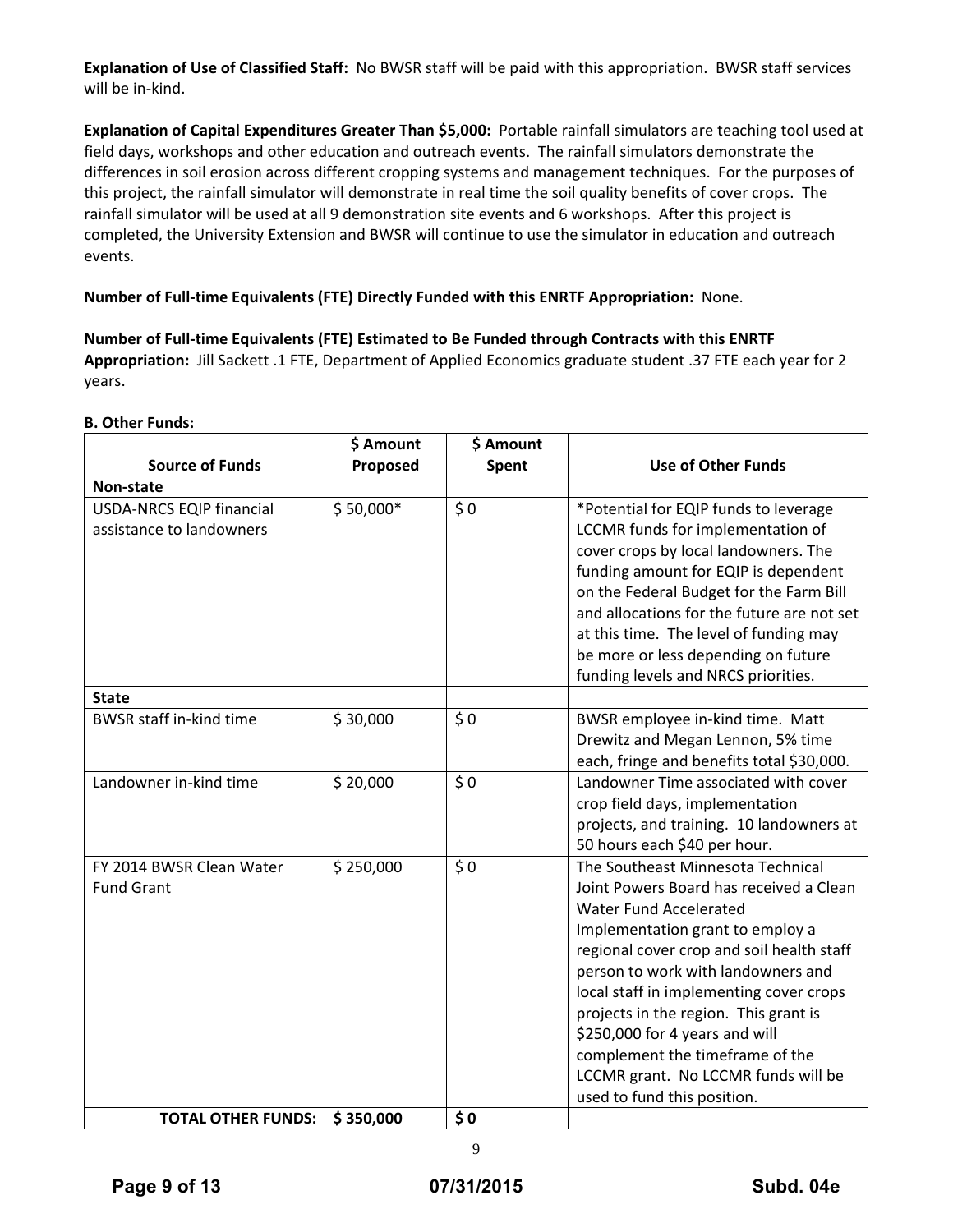# **VII. PROJECT STRATEGY:**

# **A. Project Partners**

- *Project Partners receiving LCCMR funds:*
	- o **University of Minnesota Extension** (\$80,000): Jill Sackett, Extension Educator working with cover crops, and other technical support staff with Extension, will help develop and conduct workshops, develop and conduct field days, coordinate participation of local and regional experts for educational events, and develop and disseminate educational materials.
	- o **University of Minnesota Applied Economics Department** (\$43,000): Dr. William Lazarus, Agricultural Economist, will work with a graduate student to develop an economic analysis of cover crop implementation in Southeast Minnesota target area.
	- o **Southeast Minnesota Technical Service Area 7 Joint Powers Board** (\$100,000): The LCCMR funding will be utilized by this organization for establishing demonstration sites. In addition, project match will be proivded by staff who will assist in training, work with landowners, implement on the ground projects,
- *Project Partners assisting in the implementation of the project, but not receiving LCCMR funds:*
	- o **Minnesota Board of Water and Soil Resources:** Megan Lennon, State Soil Scientist, and Matt Drewitz, Hydrologist, will assist in managing the overall project, provide technical assistance, ensure project goals and objectives are being met, and report project outcomes to LCCMR. Also, the Communications Coordinator and Training Coordinator for the Board of Water and Soil Resources will be assisting with this project. ( All BWSR staff are unpaid)
	- o **University of Minnesota Forever Green Initiative:** Dr. Don Wyse and/or his associates with the Forever Green Initiative will provide advice the to project partners in the development of field days and works shops, along with species selection for on the ground practices. Additionally, informaton and resources from Forever Green will be distributed to the targeted audiences through the outreach component of this project.
	- o **Soil and Water Conservation Districts within the project area:** Staff from member SWCDs apart of the SEMN Technical Service Area 7 JPB will assist with workign with landowners and setting up field days. (Unpaid)
	- o **United States Deparment of Agriculture‐Natural Resource Conservation Service (NRCS):** Carissa Spencer, NRCS State Agronomist, and local USDA‐NRCS Staff will assist with guidance and training efforts at the local level work with landowners, potentially provide EQIP funds to supplement the implementation coponent of this project, and assist with training and field days. (Unpaid)
	- o **Minnesota Department of Agriculure (MDA):** Mark Zumwinkle and other staff as assigned with the Minnesota Department of Agriculture will assist with training and field days for this project. (Unpaid)

**B. Project Impact and Long‐term Strategy:** This project will help Minnesota work towards meeting the goals established in the recently published Nutrient Reduction Strategy. Over the next 30 years, a 45% reduction in nitrogen and phosphorus will be necessary in the Mississippi River basin to meet Minnesota goals of this strategy to curb these nutrients from entire our rivers and streams. Cover crops are identified as one of the key practices needed to meet the goals of Minnesota Nutrient Reduction Strategy.

**C. Funding History:** LCCMR has not funded this project in the past.

# **VIII. FEE TITLE ACQUISITION/CONSERVATION EASEMENT/RESTORATION REQUIREMENTS:**

**A. Parcel List:** Does not apply, as land acquisition is not a part of this project.

**B. Acquisition/Restoration Information:** Does not apply, as land acquisition is not a part of this project.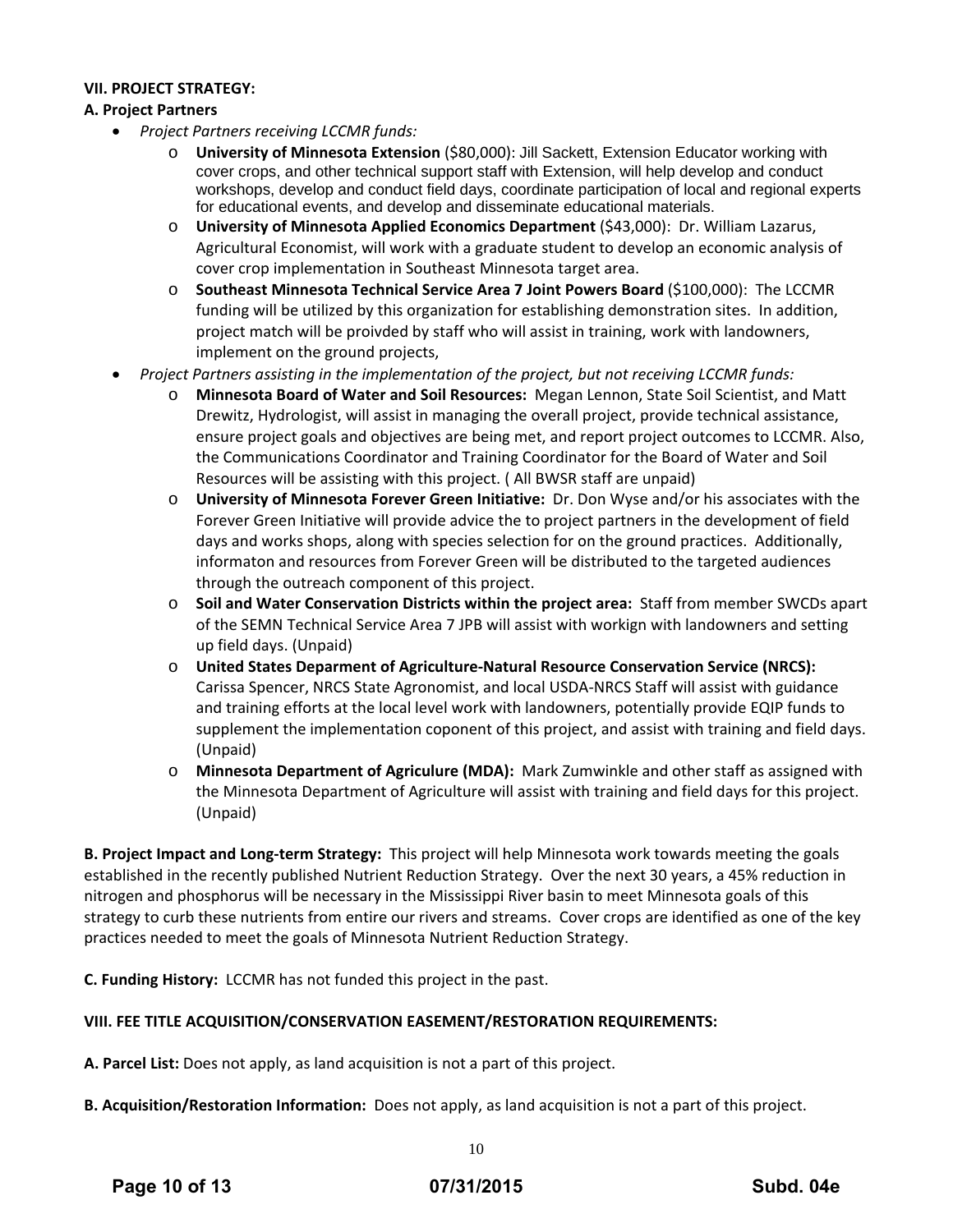**IX. VISUAL COMPONENT or MAP(S):** See attached map of the project area.

**X. RESEARCH ADDENDUM:** Not applicable to this specific project.

# **XI. REPORTING REQUIREMENTS:**

Periodic work plan status update reports will be submitted no later than December 1, 2015, June 1, 2016, December 1, 2016, June 1, 2017, and December 1, 2017, and June 1, 2018. The Board of Water and Soil Resources will be responsible for all reporting to the LCCMR and will work with project partners to effectively report back on project outcomes. A final report and associated products will be submitted between June 30 and August 15, 2018.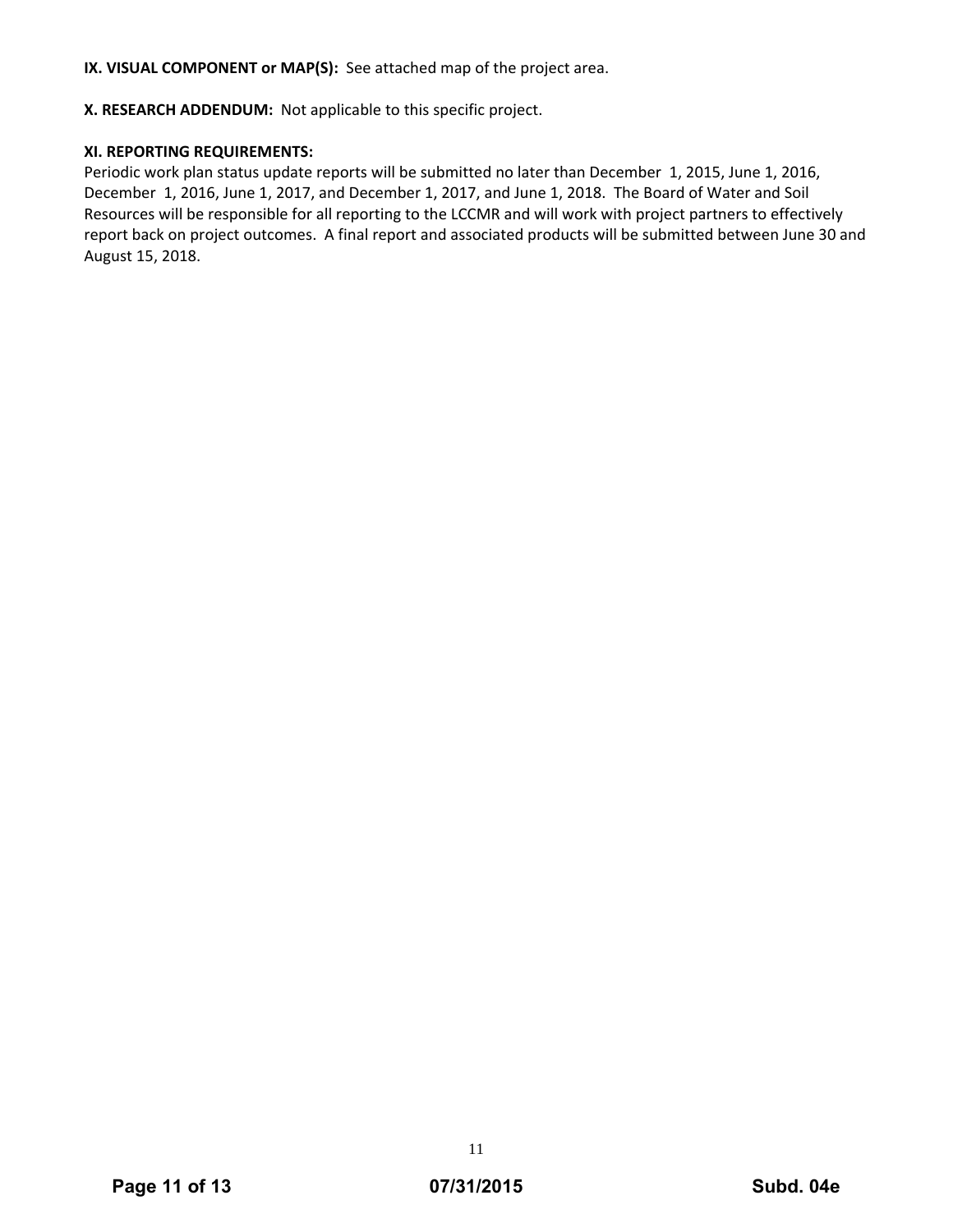**Environment and Natural Resources Trust Fund M.L. 2015 Project Budget**

**Project Title:** Southeast Minnesota Cover Crop and Soil Health Initiatives

**Legal Citation:** M.L. 2015, Chp. 76, Sec. 2, Subd. 04e

**Project Manager:** Matt Drewitz

**Organization:** BWSR

**M.L. 2015 ENRTF Appropriation: \$253,000**

**Project Length and Completion Date:** 3 Years, June 30, 2018

#### **Date of Report:** May 20, 2014

| <b>ENVIRONMENT AND NATURAL RESOURCES</b>                                                                   | <b>Activity 1</b>                     | Amount                                     | <b>Activity 1</b> | <b>Activity 2</b>                    | Amount                 | <b>Activity 2</b> | <b>Activity 3</b> | Amount                           | <b>Activity 3</b> | <b>TOTAL</b>  | <b>TOTAL</b>   |           |
|------------------------------------------------------------------------------------------------------------|---------------------------------------|--------------------------------------------|-------------------|--------------------------------------|------------------------|-------------------|-------------------|----------------------------------|-------------------|---------------|----------------|-----------|
| <b>TRUST FUND BUDGET</b>                                                                                   | <b>Budget</b>                         | Spent                                      | <b>Balance</b>    | <b>Budget</b>                        | Spent                  | <b>Balance</b>    | <b>Budget</b>     | Spent                            | <b>Balance</b>    | <b>BUDGET</b> | <b>BALANCE</b> |           |
| <b>BUDGET ITEM</b>                                                                                         | on Cover Crop Methods &<br>Techniques | <b>Training, Education, &amp; Outreach</b> |                   | <b>Cover Crop Economic study for</b> | Southeastern Minnesota |                   | Projects          | <b>Cover Crop Implementation</b> |                   |               |                |           |
| <b>Professional/Technical/Service Contracts</b>                                                            |                                       |                                            |                   |                                      |                        |                   |                   |                                  |                   |               |                |           |
| University of Minnesota Extension Service (Sole                                                            | \$80,000                              | \$0                                        | \$80,000          |                                      |                        |                   |                   |                                  |                   | \$80,000      | \$80,000       |           |
| Source PT Contract): The University of Minnesota                                                           |                                       |                                            |                   |                                      |                        |                   |                   |                                  |                   |               |                |           |
| Extension service will lead local workshops and                                                            |                                       |                                            |                   |                                      |                        |                   |                   |                                  |                   |               |                |           |
| training on cover crop establishment and                                                                   |                                       |                                            |                   |                                      |                        |                   |                   |                                  |                   |               |                |           |
| techniques. Jill Sackett, Extension Educator and                                                           |                                       |                                            |                   |                                      |                        |                   |                   |                                  |                   |               |                |           |
| Cover Crop Expert, will be the staff lead for this                                                         |                                       |                                            |                   |                                      |                        |                   |                   |                                  |                   |               |                |           |
| University of Minnesota Applied Economics                                                                  |                                       |                                            |                   | \$43,000                             | \$0                    | \$43,000          |                   |                                  |                   | \$43,000      | \$43,000       |           |
| Department (Sole Source PT Contract): Contract                                                             |                                       |                                            |                   |                                      |                        |                   |                   |                                  |                   |               |                |           |
| with Dr. William Lazarus and 1 graduate student to                                                         |                                       |                                            |                   |                                      |                        |                   |                   |                                  |                   |               |                |           |
| conduct the economic analysis to determine the                                                             |                                       |                                            |                   |                                      |                        |                   |                   |                                  |                   |               |                |           |
| economic feasibility of cover crop implementation                                                          |                                       |                                            |                   |                                      |                        |                   |                   |                                  |                   |               |                |           |
| and barriers for adoption in Southeastern                                                                  |                                       |                                            |                   |                                      |                        |                   |                   |                                  |                   |               |                |           |
| Minnesota.                                                                                                 |                                       |                                            |                   |                                      |                        |                   |                   |                                  |                   |               |                |           |
|                                                                                                            |                                       |                                            |                   |                                      |                        |                   |                   |                                  |                   |               |                |           |
| SE MN Technical Joint Powers Board (Sole                                                                   |                                       |                                            |                   |                                      |                        |                   | \$100,000         | \$0                              | \$100,000         | \$100,000     | \$100,000      |           |
| Source PT Contract): Funds will be for                                                                     |                                       |                                            |                   |                                      |                        |                   |                   |                                  |                   |               |                |           |
| implementation dollars to establish cover crops in                                                         |                                       |                                            |                   |                                      |                        |                   |                   |                                  |                   |               |                |           |
| targeted locations that will help improve soil                                                             |                                       |                                            |                   |                                      |                        |                   |                   |                                  |                   |               |                |           |
| health, protect water quality, and be accessible for                                                       |                                       |                                            |                   |                                      |                        |                   |                   |                                  |                   |               |                |           |
| field days and on-farm demonstrations. Funds will                                                          |                                       |                                            |                   |                                      |                        |                   |                   |                                  |                   |               |                |           |
| also be used to establish a cover crop mentor                                                              |                                       |                                            |                   |                                      |                        |                   |                   |                                  |                   |               |                |           |
| program. The SE MN Technical Joint Powers                                                                  |                                       |                                            |                   |                                      |                        |                   |                   |                                  |                   |               |                |           |
| Board is a coalition of Soil and Water Conservation                                                        |                                       |                                            |                   |                                      |                        |                   |                   |                                  |                   |               |                |           |
| Districts that will administer the funds and develop                                                       |                                       |                                            |                   |                                      |                        |                   |                   |                                  |                   |               |                |           |
| local contracts with landowners to implement                                                               |                                       |                                            |                   |                                      |                        |                   |                   |                                  |                   |               |                |           |
| practices on the ground.                                                                                   |                                       |                                            |                   |                                      |                        |                   |                   |                                  |                   |               |                |           |
| Equipment/Tools/Supplies                                                                                   |                                       |                                            |                   |                                      |                        |                   |                   |                                  |                   | \$ſ           |                |           |
| Soil Test Analysis: Approximately 400 soil tests,                                                          | \$20,000                              | \$0                                        | \$20,000          |                                      |                        |                   |                   |                                  |                   | \$20,000      | \$20,000       |           |
| at \$50 dollars per test will be conducted in                                                              |                                       |                                            |                   |                                      |                        |                   |                   |                                  |                   |               |                |           |
| conjunction the cover crop demonstration sites for                                                         |                                       |                                            |                   |                                      |                        |                   |                   |                                  |                   |               |                |           |
| <b>Capital Expenditures Over \$5,000</b>                                                                   |                                       |                                            |                   |                                      |                        |                   |                   |                                  |                   |               |                |           |
| Portable Rainfall Simulator: The simulator will be                                                         | \$10,000                              | \$0                                        | \$10,000          |                                      |                        |                   |                   |                                  |                   | \$10,000      | \$10,000       |           |
| used at field days and at demonstration sites to                                                           |                                       |                                            |                   |                                      |                        |                   |                   |                                  |                   |               |                |           |
| effectively demonstrate the preventative effects of<br>cover crops on soil erosion and runofron small plot |                                       |                                            |                   |                                      |                        |                   |                   | 07/31/2015                       |                   |               |                | Subd. 04e |
| <b>COLUMN TOTAL</b>                                                                                        | \$110,000                             | \$0                                        | \$110,000         | \$43,000                             | \$0                    | \$43,000          | \$100,000         | \$0                              | \$100,000         | \$253,000     | \$253,000      |           |